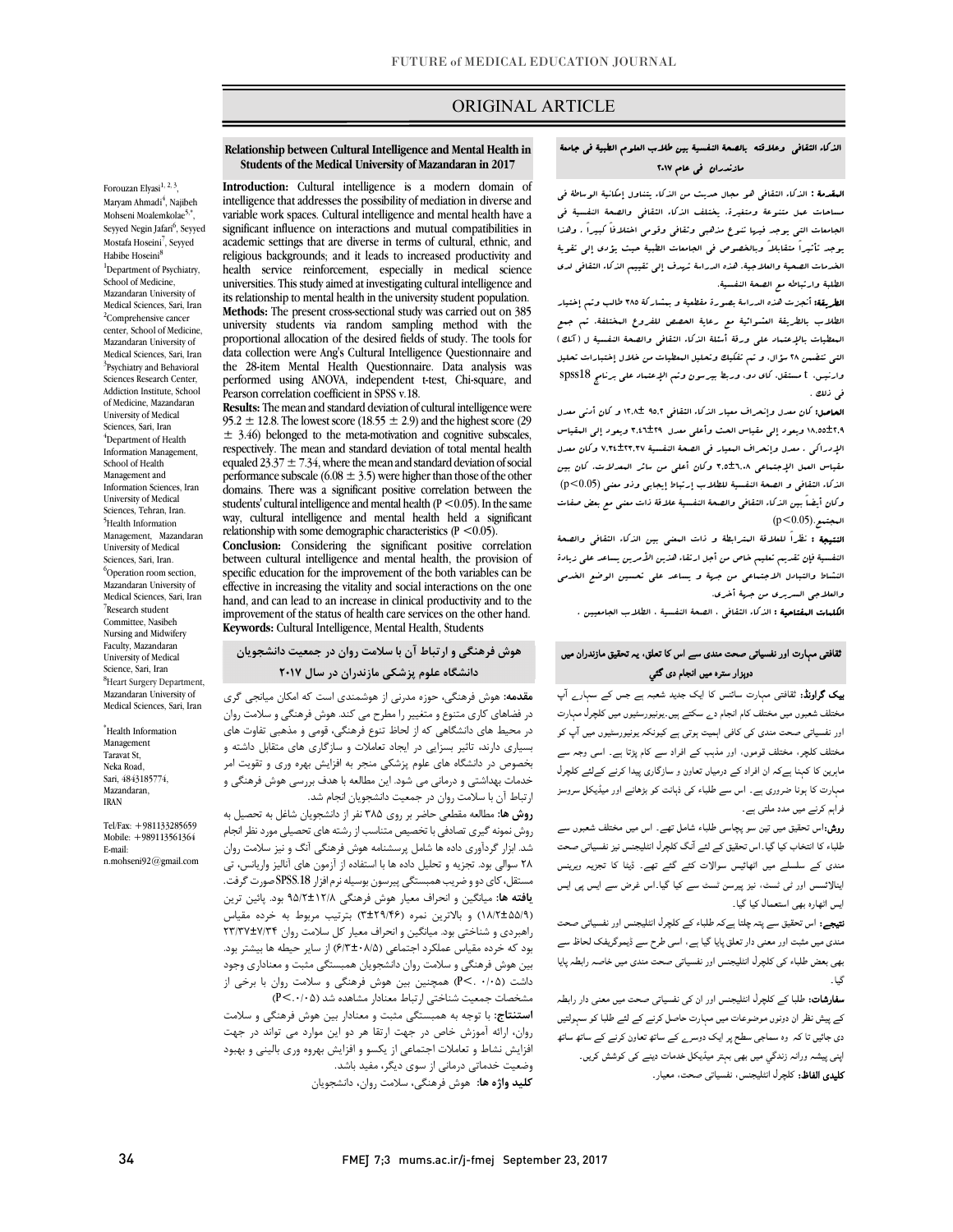### **INTRODUCTION**

Culture is an attractive but complex concept. Among the numerous factors that can play a vital role in multicultural environments in terms of understanding and toleration of other cultures, cultural intelligence is one of the most important ones (1). Individuals must be aware of cultural diversity and be able to communicate with other people in order to reduce the uncertainty arisen from cultural differences. In other words, the individuals who adapt themselves to better conditions accept the differences more easily (2). This kind of intelligence can serve as an indicator of the ability to be adapted to the new cultural structure (3). Cultural intelligence, as a new domain of intelligence, is closely related to the living environments, especially academic diversity, and allows people to recognize how others think and respond to behavioral patterns (4). Therefore, it can be argued that cultural intelligence is the inner and apparent perception of the people in terms of intellectual and practical aspects. In addition, cultural intelligence provides individuals with a kind of framework and language by which they can understand the differences and invest in them rather than tolerate, or ignore them. As a result, the communication barriers between cultural differences will be reduced, and individuals will be able to acquire management skills and cultural diversity (5). If individuals enjoy a high degree of cultural intelligence, they will be able to successfully learn in a new cultural environment and will enjoy new cultures; otherwise, they will have serious problems in interactive behaviors, learning, and psychological state (6). The Cultural Intelligence Center is a four-dimensional model for the measurement of cultural intelligence, which includes: cognitive cultural intelligence, motivation cultural intelligence, meta-motivation cultural intelligence, and behavioral cultural intelligence. Cognitive cultural intelligence represents one's understanding of cultural similarities and differences. Motivation cultural intelligence reflects the attentional ability and the ability to spend direct energy to learn and work in different cultural settings. Meta-motivation cultural intelligence is placed at a higher level of cognitive processes and promotes active thinking about different individuals and cultural situations. Finally, behavioral cultural intelligence reflects the individual's ability to provide verbal and non-verbal behaviors in interaction with people from different cultures (7). In their study, Deng & Gibson (8) state that university students will show some emotional reactions due to a lack of adaptability to the university environment, the campus and dormitory environment, and their inclusion in the new network of relations. If they do not enjoy mental health and suffer from mental and emotional disorders such as depression due to the aforementioned problems, not only will they themselves undergo some problems but the community will also be harmed ultimately. In this regard, researchers have referred to beliefs, values, norms, and cultural experiences as guides to the way people interact with each other (9-11). The results of the studies recently carried out on the culture and human adaptation to different cultural foundations show that some people take advantage of some

 culture and other cultures more effectively and also accept cultural diversities and benefit from a restrained psyche in this respect compared to others (12, 13). The following include the most important factors that may affect students' university, and social factors (14). The unfamiliarity of many students with the environment and the people who come into contact with them at the beginning, a distance from the family, the lack of interest in the field of study, etc. can greater importance in medical science students (16) because the students will be present in hospitals and health centers in the form of internships and will also be in interaction with patients during the years of study. Therefore, the students' patients with different cultures and beliefs can cause permanent anxiety and distrust, and may lead to the loss of their confidence in the fulfillment of the entrusted tasks. In addition, they may also undergo prolonged psychiatric vicious cycle of occupational stress and efficiency (17). The continuation of this cycle may gradually lead to the erosion of mental and physical abilities and may eventually lead to permanent neuropsychiatric disorders (18). In fact, these and mental health, are multidimensional and complex concepts, and entail both objective and subjective factors in students, especially students of health systems. Therefore, it is of high importance for the health team to realize how consequently, mental health. Through the achievement of comprehensive information on the quality of these two important and effective factors in clinical services, the authorities can provide the grounds for accurate planning to to accelerate the adaptation process and to reduce the complications in each of these important factors. In this regard, the concepts of cultural intelligence and mental health and their related factors have been assessed among consequently, these students have been less studied through psychological interventions by researchers. Accordingly, the present study has examined the relationship between the cultural intelligence and mental health among these students initiatives in this regard while supporting the university students. capabilities that help them adapt themselves to their own mental health: personal factors, factors pertaining to the exacerbate these disorders (15). These disorders are of inability to be in cultural interaction with other students and disorders, such as depression, which, in turn, affect the two factors of cultural adaptation, i.e. cultural intelligence cultural intelligence influences the behavioral state and, increase the level of cultural interactions and mental health Iranian medical students to a lesser extent and, so that the results of this study can lead to interventional

# **METHODS**

 The present study was a cross-sectional one conducted at the Medical University of Mazandaran in 2017. The required sample size has been estimated 385 subjects with  $[n = \frac{Z_{1-\alpha/2}^2 P(1-p)}{d^2}, Z_{1-\alpha/2}^2 = 3.84; P=0.88; d^2=0.001]$ Intelligence (6, 18). The research population included all students in the Medical University of Mazandaran, who had the criteria for inclusion in the study, such as no use of and similar research results for comparing Cultural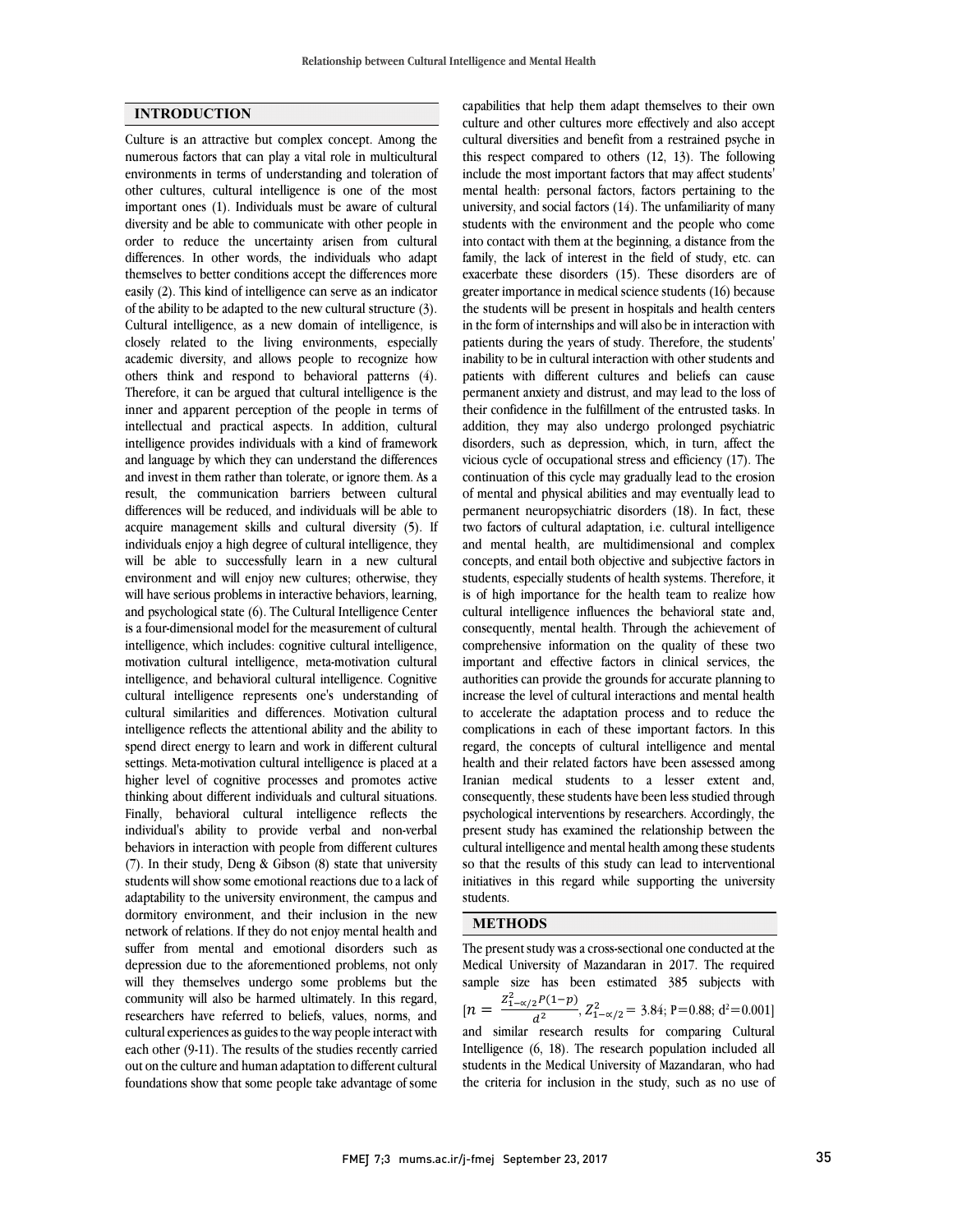anti-ansiety and anti-depressant drugs, as wen as complete satisfaction to participate in the study. The sampling method used here is a random method with proportional allocation. To this end, each educational department was first considered as a stratum and, then, a sample was randomly selected non-each of them. In order to in the size of the selected samples from each of the strata (disciplines) with the number of the students in that discipline, the total sample size was divided among the disciplines. The data collection tool was a questionnaire containing three sections: mental health. The demographic profile questionnaire contained questions about age, gender, marital status, educational level, native/non-native status, place of residence, religion, etc. The Cultural Intelligence encompasses four subscales, i.e. meta-motivation cultural intelligence (4 questions), cognitive cultural intelligence (6 questions), motivation cultural intelligence (5 questions), and behavioral cultural intelligence (5 questions). The scale (6, 20, 21) from strongly agree (score 7) to strongly disagree (score 1). The validity and reliability of this questionnaire have already been studied and approved in various studies (22). Similarly, the study approved the mentioned questionnaire with the Cronbach's alpha also consists of 28 questions in four domains of physical symptoms, anxiety, social dysfunction, and depression. Each of the domains has 7 questions. The questions numbered 1 to 7 are related to physical symptoms, the questions anti-anxiety and anti-depressant drugs, as well as complete selected from each of them. In order to fit the size of the demographic characteristics, cultural intelligence, and Questionnaire, developed by Ang et al. (19) in 2004, questionnaire items were answered through a 7-point Likert coefficient of 0.85 (23). The Mental Health Questionnaire

 15 to 21 are on social dysfunction, and the questions numbered 22 to 28 measure depression. The items are scored based on a 4-point Likert scale from 0 to 3 and the score range of each domain varies from 0 to 21 and the total score is between 0 and 84. In fact, as the score increases, the questionnaire whose validity and reliability in its Persian version have been confirmed in various studies (24, 25). Molavi et al. confirmed the validity of this questionnaire (r  $\equiv$  $\alpha$ .  $\beta$  and reported its reliability as  $\alpha$ .  $\beta$  by using eromatin's alpha (26). The questionnaires were collected, then were coded and analyzed by the Pearson correlation coefficient, independent t-test, and chi-square test using SPSS version 18 numbered 8 to 14 ask aboutanxiety, the questions numbered quality of mental health decreases. This is a standardized 0.91) and reported its reliability as 0.9 by using Cronbach's at the significance level of 0.05.

### **RESULTS**

 The results of this study showed that 183 (47.5%) students were male and 202 (52.5%) students were female. The mean age of the students participating in the study was  $23.7 \pm 2.9$  characteristics of the sample units has been shown in Table 1. The cultural intelligence was  $95.2 \pm 12.8$ . The lowest score (18.55  $\pm$  2.9) and the highest score (29  $\pm$  3.46) in the students' cultural intelligence were related to the meta- Studying the relationship between cultural intelligence and demographic characteristics of the students, the independent t-test showed that the meta-motivation subscale had a significant correlation with the male gender ( $P =$  0.003). According to this test, there was a significant years old. The frequency distribution of the demographic motivation and cognitive subscales, respectively (Table 2).

| <b>Table 1. Demographic Variables</b> |                         |           |         |  |  |
|---------------------------------------|-------------------------|-----------|---------|--|--|
| <b>Demographic Variable</b>           |                         | Frequency | Percent |  |  |
| <b>Native Status</b>                  | Native                  | 89        | 23.1%   |  |  |
|                                       | Non-Native              | 296       | 76.9%   |  |  |
| <b>Marital Status</b>                 | Single                  | 314       | 81.6%   |  |  |
|                                       | Married                 | 71        | 18.4%   |  |  |
| Education                             | Undergraduate student   | 218       | 56.6%   |  |  |
|                                       | General medical student | 90        | 23.5%   |  |  |
|                                       | Masters student         | 64        | 16.6%   |  |  |
|                                       | Medical Assistant       | 13        | 3.3%    |  |  |
| Place of Residence                    | Urban                   | 283       | 73.5%   |  |  |
|                                       | Rural                   | 102       | 26.5%   |  |  |
| <b>Partner Educations</b>             | Under the Diploma       | 166       | 43.1%   |  |  |
|                                       | Above the Diploma       | 160       | 41.6%   |  |  |
|                                       | Bachelor And Above      | 59        | 15.3%   |  |  |
| Ethnicities                           | Persians                | 249       | 64.7%   |  |  |
|                                       | Turkic                  | 45        | 11.7%   |  |  |
|                                       | Turkmen                 | 47        | 12.2%   |  |  |
|                                       |                         | Kurds 27  | 7%      |  |  |
|                                       | Lures                   | 17        | 4.4%    |  |  |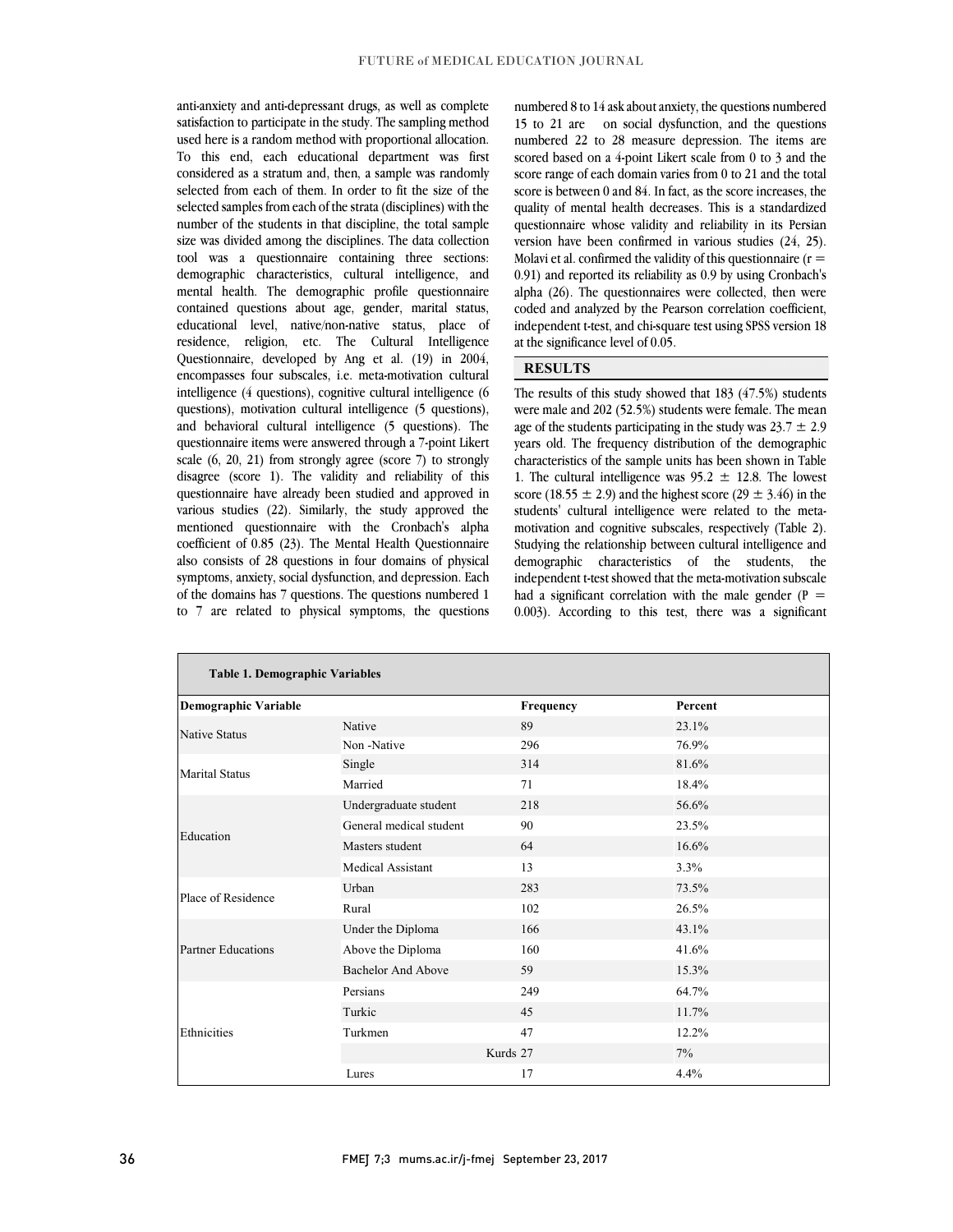| Table 2. Cultural intelligence General health Questionnaire Scores |                    |       |                         |  |  |  |
|--------------------------------------------------------------------|--------------------|-------|-------------------------|--|--|--|
|                                                                    | <b>Subscale</b>    | Mean  | <b>Standard Edition</b> |  |  |  |
|                                                                    | CQ-Strategy        | 18.55 | 2/9                     |  |  |  |
|                                                                    | CO-Knowledge       | 29    | 3.46                    |  |  |  |
| Cultural intelligence                                              | CO-Drive           | 23/7  | 4.58                    |  |  |  |
|                                                                    | CO-Action          | 23/9  | 4/2                     |  |  |  |
|                                                                    | somatic symptoms   | 5.33  | 2.24                    |  |  |  |
| General Health                                                     | anxiety            | 6/03  | 2/9                     |  |  |  |
|                                                                    | social dysfunction | 6/08  | 3/5                     |  |  |  |
|                                                                    | depression         | 5.92  | 3                       |  |  |  |

| Table 3. Relationship between Cultural intelligence<br>score with General health Subscale according to<br>Chi-Square test |  |  |  |
|---------------------------------------------------------------------------------------------------------------------------|--|--|--|
| P-Value                                                                                                                   |  |  |  |
| 0/6                                                                                                                       |  |  |  |
| 0/02                                                                                                                      |  |  |  |
|                                                                                                                           |  |  |  |

social dysfunction 0.003 depression 0.045 Total Score 0.001

correlation between the total score of cultural intelligence and non-native status ( $P = 0.001$ ). Moreover, the Pearson correlation test showed that there was a significant relationship between educational level ( $r = +0.4$ ,  $P = 0.01$ ) and total cultural intelligence score. Regarding the mental health status of the students, the mean± SD of total mental health in the four subscales equaled 23.37  $\pm$  7.43, where the social dysfunction subscale with the mean $\pm$  SD of 6.86  $\pm$ 3.5 took up higher values in this regard than the other domains (Table 2). Similarly, there was a significant positive correlation between the total score of cultural intelligence and mental health ( $r = +0.6$ ,  $P = 0.001$ ). In addition, the results of the Chi - square test indicated that all the subscales of mental health except the subscale of physical symptoms had a statistically significant correlation with the total score of cultural intelligence (Table 3). In terms of the relationship between mental health and demographic characteristics, there was a significant correlation between the total mental health score and native/non-native status ( $P = 0.03$ ) and the educational level  $(r = +0.4, P = 0.015)$ . There was a significant correlation between the students' scores on the depression subscale and gender, based on the independent t-test results ( $P = 0.003$ ), in such a way that the prevalence of these disorders in girls (45.4%) was higher than that in boys (29.9%).

## **DISCUSSION**

Social and psychological behaviors determine that culture often influences the organizational processes and outcomes and can direct them. Differences in cultural values and beliefs have been shown to affect work perceptions and can also be

 effective in the increase or reduction of productivity (9). The results of this study showed that there was a significant positive correlation between the total score of cultural intelligence and mental health. This finding was consistent (20), and Van Dyne et al. (27). In order to explain this finding, cultural intelligence can be expressed as a set of social behaviors, which interacts with other individuals and is very effective in the acceptance of conditions, attitudes, and behaviors of others, as well as the individual's stability in  $\mathbb{C}^n$  important for medical students who attend university with the priority of healthcare education and are directly involved with the clinical situation and patients. Here, the relationship factors of success and progress for students (22). On the other hand, mental health that was also shown in a positive correlation with cultural intelligence in this study is an important criterion in the student's achievements. Therefore, considered to be in direct interaction with the individual's mental state. In this case, the two variables, i.e. cultural intelligence and mental health, can affect each other in such a way that the inability in the acceptance and cultural such as university and clinical settings can lead to a decline in one's mental state and brings about isolation and other consequences, such as anxiety, depression, and other mental disorders (28). As it was shown in the results, cultural health subscales, including social interactions, depression, and anxiety, which is consistent with the above finding. The results of studying the relationship between cultural intelligence and demographic characteristics showed that motivation subscale of cultural intelligence and male gender. This finding was consistent with the results of the studies conducted by Hasani et al. (2) and Ghaffari et al. (29). The with the results of the studies carried out by Heidari et al. different situations (8). This type of intelligence is very and interaction with patients is one of the most important adaptation in the field of cultural intelligence can be adaptation to different individuals in such environments intelligence has a significant relationship with the mental there was a significant relationship between the metameta-motivation subscale of emotional intelligence reflects the individual's perception of cultural similarities and differences and shows the individual's general knowledge and cognitive maps of the other cultures. Upon arrival to a foreign culture, one needs to gain the necessary information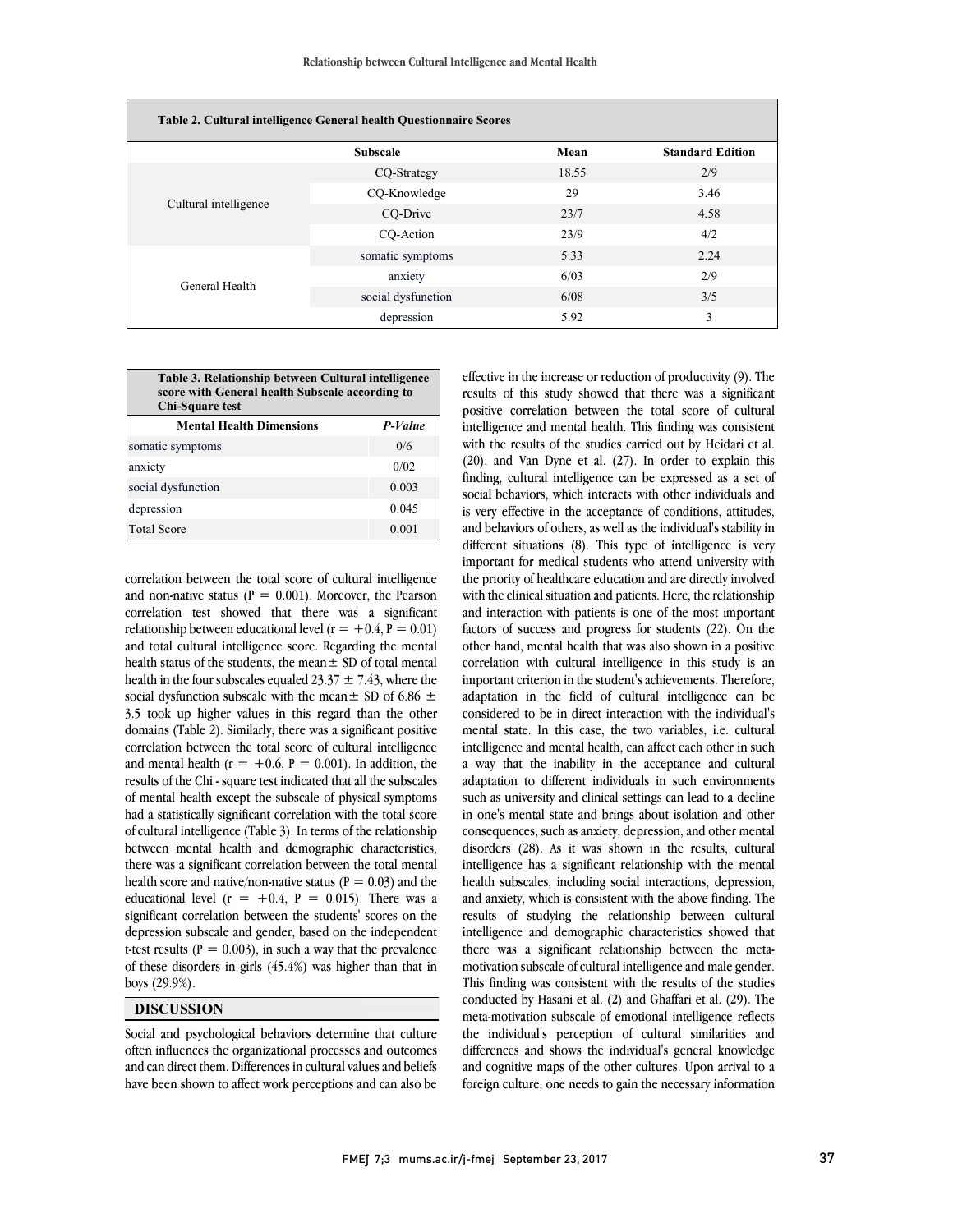about the ways of penetrating into the inner layers of that culture (30), particularly because the most important point in communication is to find the available commonalities with the other party and to emphasize on them. Hence, metamotivation cultural intelligence allows the individual to understand cultural relationships and take advantage of them in making communications with other cultures. This case is generally greater and is executed more easily in males because of higher self-esteem and higher curiosity (31). On the other hand, it generally takes females a longer time to be integrated with this matter and, thereby, they communicate harder due to their resistance in trusting others and the establishment of deep relations, which is considered natural (32). The results also showed that there was a significant correlation between the total score of cultural intelligence and the students' non-native status. This finding was consistent with the results of the studies by Heidari et al. (20) and Furnhum et al. (31). Therefore, this finding can be interpreted by the argument that non-native students become familiar with different cultures due to their distance from family and residence in dormitory settings, and this leads to their adaptation to different cultures, and increases their cultural intelligence. The results also showed that there was a statistically significant relationship between cultural intelligence and education level in such a way that the level of cultural intelligence increased as the level of education increased from bachelor or general PhD programs to masters and technical PhD programs. This finding was consistent with the results of the study done by Ahanchian et al. (22). This finding can be attributed to the presence of students at different educational programs and encounter with different cultures and, consequently, different cultural environments that make them more adapted to the conditions. Ramis (33) believes that the students who attend only one program at the university and study over the years at the same university may still have lower emotional intelligence and interactive and adaptive power than those who have attended different universities at higher programs and even in different cities. This can be attributed to the sense of maturity, the management ability, and the sense of impact on the environment in students at higher academic programs. Although students in one academic program may be involved with different cultures and may gain a high degree of adaptation, the sense of advancement that is followed by the change of the educational situation can stabilize the status and make a great contribution to the cultural and the mutual productivity of the individual. Regarding the mental health status of the students, the results showed that they were generally at the optimal level, which was consistent with the results of the studies carried out by Slavin et al (14) and Hosseini et al. (18). In terms of the relationship between mental health and demographic characteristics, the results indicated that mental health had a significant relationship with native/non-native status and educational program in such a way that this situation was more favorable in native students and students at higher programs. This factor, as expressed for cultural intelligence, is greater in the higher

programs due to the better adaptability of the individual with different cultures and easier acceptance, and the closer and faster communication with people in the initial days of the school year. Therefore, they are more relaxed and enjoy their relaxed feelings. On the other hand, non-native students may have more problems due to the distance from family. Stress and anxiety in cultural and educational settings, especially in the first years of the study can exacerbate the situation. In the present study, there was a significant difference between male and female students in terms of the depression subscale of mental health in such a way that girls suffered a higher level of depression than boys. This finding was consistent with the results of the study done by Hosseini et al. (18). Therefore, this finding reveals that boys can communicate easily and quickly with others in the community and the university; it also indicates their high cultural intelligence (as the results of this study also showed) as well as the ability to cope with problems and difficulties, and the ability to earn money. In contrast, females have an overly emotional attachment to the family and the lack of social security in society.

Finally, it can be concluded that cultural intelligence and mental health in the sample students were in a positive and significant correlation with each other. Therefore, the provision of specific educational program for the promotion of the both variables can be effective in the increase of vitality and social interactions on the one hand, and can lead to an increase in clinical productivity and to the improvement of the status of health care services in the students who will be involved in the clinical cycle in ashort time and communicate directly with patients, on the other hand. This requires the understanding and recognition of the diversity of different cultural levels of the students as well as their mental health status, and the assignment of attention to the improvement of their quality of life through more serious and extensive educational programs at dormitories and educational settings. In this regard, it is suggested that the professors of various educational departments as well as the cultural authorities of universities pay attention to the training of other dimensions of communication and health (even if this attention is short-term) in addition to the therapeutic and physiological aspects so that they can provide better and more effective mental health support in the mental and the subsistence adjustment of students via the provision of appropriate training. Among the limitations of this study, one can refer to the constraint in the selection of the students from different educational departments, and the random sampling with a limited sample size, which may influence on the generalizability of the findings. Therefore, it is suggested that the cultural sections of universities conduct a similar study in a broader scope among all students.

## **ACKNOWLEDGEMENT**

The researchers hereby express their thankful regards to the authorities of Mazandaran University of Medical Sciences and the respected students who sincerely collaborated on this research.